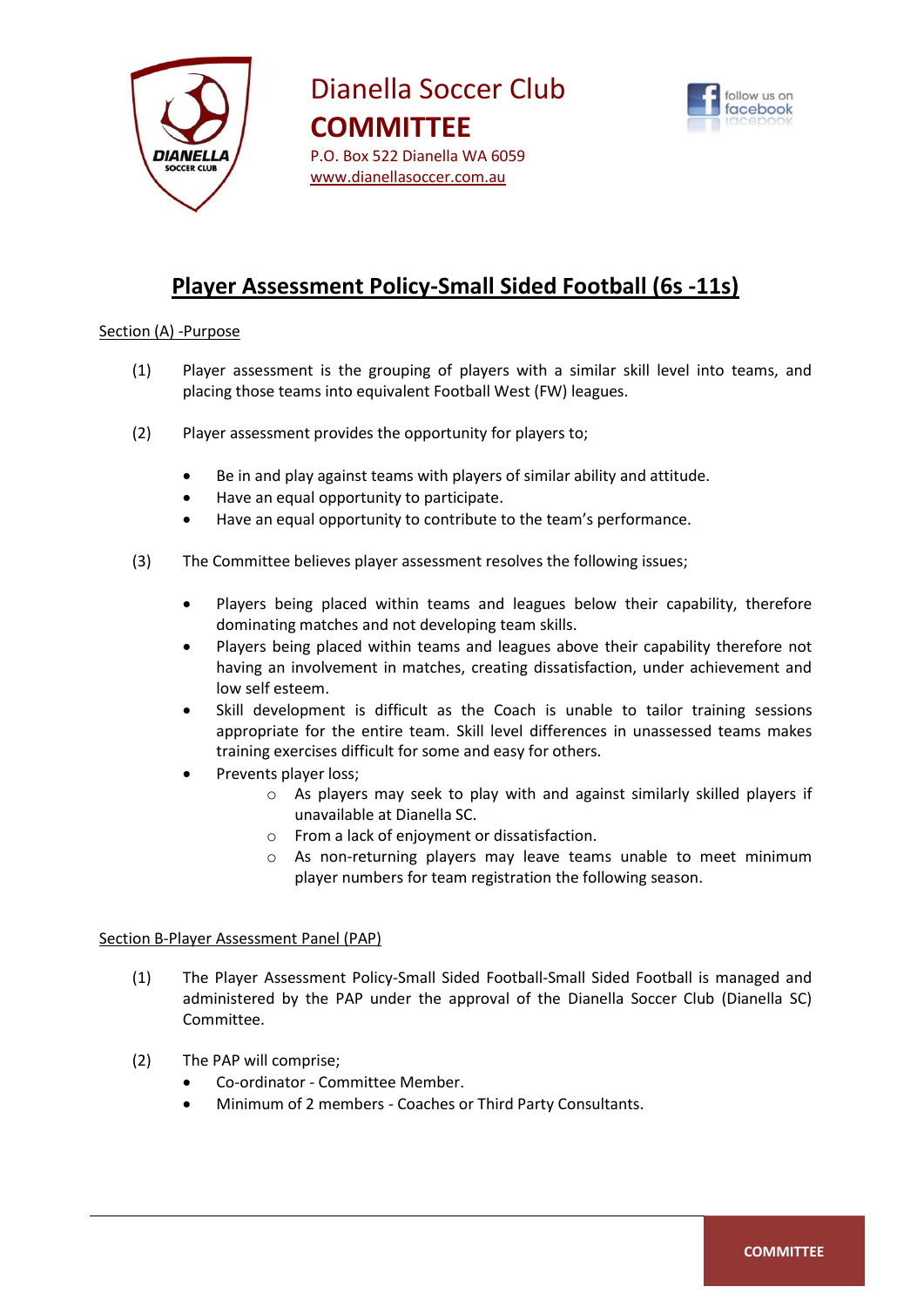



- (3) The PAP will actively communicate with age group Coaches before and after player assessment sessions to ensure Coaches have appropriate input into the overall process. Final player assessment results will not be disclosed to Coaches or parents.
- (4) Player assessments will remain confidential to the PAP, only.
- (5) The Manager-Small Sided Football, President and Vice President will co-ordinate with the PAP post player assessment to determine final teams for publication.

### Section C-Age

- (1) Under 6 to Under 8 age groups will not be subject to player assessment.
	- It is the belief of the Dianella SC Committee that these age groups be treated as an introduction to soccer. These age groups are for learning fundamental soccer skills in a non competitive, supportive environment to maximise enjoyment.
	- This is consistent with the policy for Football West's (FW) Small Sided Football.
	- These teams will be formed on the basis of friendships, prior year teams, school groups etc.
- (2) Under 9-under 11 will be subject to player assessment (Player assessment remains optional).
- (3) New players registering with the Dianella SC from Season 2011 will be placed in their appropriate age groups as recommended by FW as follows,
	- under 6-players turning 5 or 6 years of age in the calendar year
	- under 7-players turning 7 years of age in the calendar year
	- under 8-players turning 8 years of age in the calendar year
	- under 9-players turning 9 years of age in the calendar year
	- under 10-players turning 10 years of age in the calendar year
	- under 11-players turning 11 years of age in the calendar year

*Girls playing in mixed competitions are eligible to play one year lower than the recommend FW age group.*

*Calendar year= January 1-December 31 of the current season.*

- (4) Prior to Season 2011 a number of teams were formed on the basis of school years from July 1-June 30. This is a legacy of OLA Dianella Junior Soccer Club. This has led to some players playing one year above the recommended FW age group (refer paragraph (3)).
- (5) The Committee will phase out this 'school year based' system from Season 2011 (refer paragraph 4) as it does not align with the club objectives of participation, skill development and enjoyment. Where opposition clubs appropriately age teams according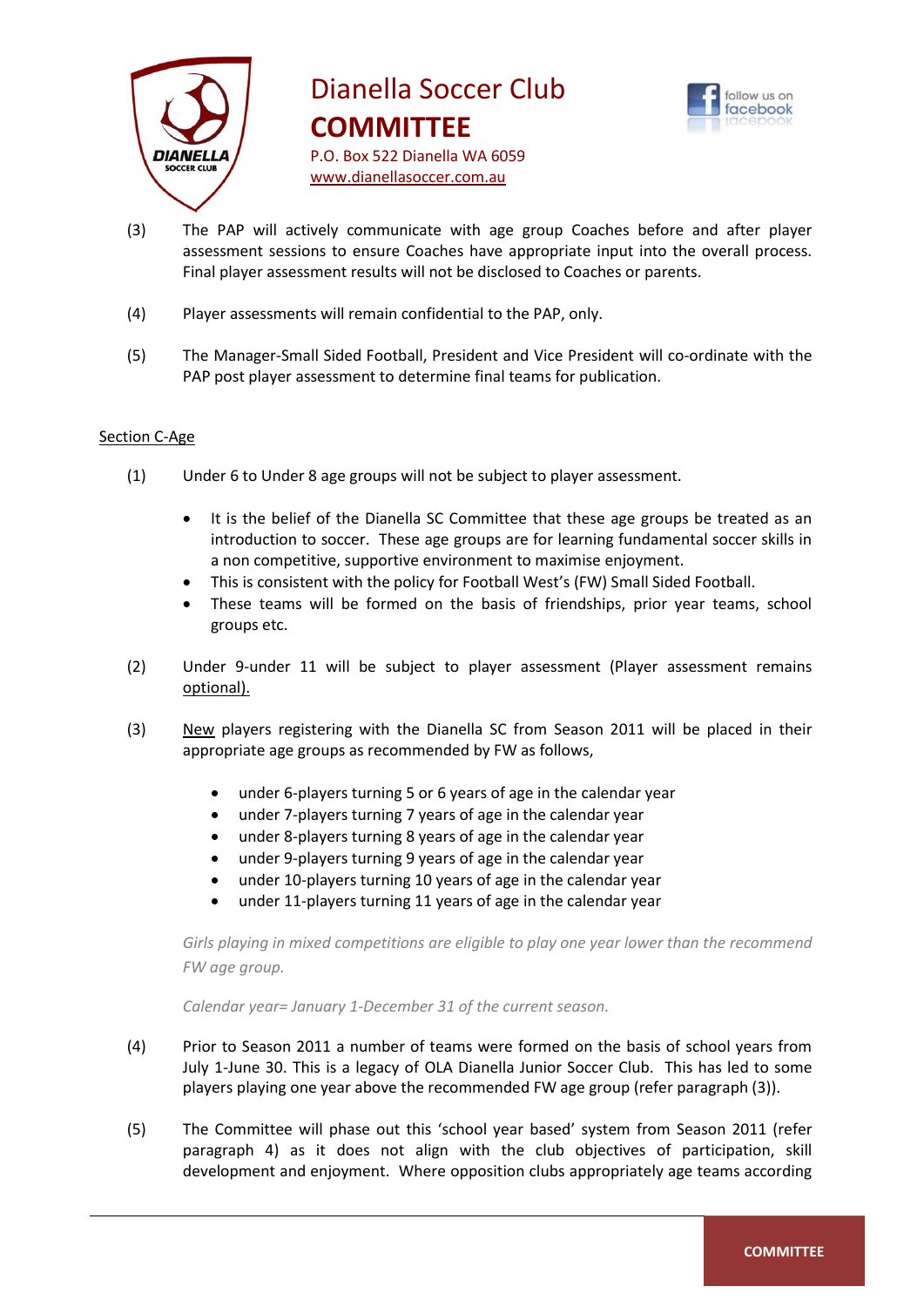



to FW recommendations (refer paragraph 3) it has led to opposition players being at most 18 months older than some Dianella SC players. The physical difference and greater understanding of these older players is often evident.

- (6) Players re-registering in Season 2011 will be given the opportunity to apply for an age group one year in excess of the recommended FW age group for the final season.
- (7) From Season 2012 applications for playing one year in excess of the FW recommended age group will not be accepted other than from those players who were playing one year in excess of the FW recommended age group in Season 2011.
- (8) Requests to play in age groups above the recommended FW age group are to be done in writing and submitted to the PAP (excluding requests per paragraph (7)). The justification for the request must be clearly stated. The PAP will only consider applications to play outside of the recommended age group in exceptional circumstances.
- (9) Dianella SC reserves the right to;
	- Reallocate players (per paragraph 6) to the recommended FW age group if it serves the interest of the player and/or club e.g. insufficient players to form a team in lower age group.
	- Not perform assessment of age groups or groups within age groups if it serves the interest of the player and/or club e.g. transfer of a team from another club that no longer exists. This will allow that team time to integrate with Dianella SC. This will be limited to one season, after which they will a requirement to nominate in the following season.

### Section D-Nomination

- (1) Player assessment is optional. Upon registration players will be requested to nominate for assessment or social teams. Players that nominate for social teams will be placed in appropriate social level teams and within leagues lower than assessed teams. They will be formed on the basis of friendships, school groups etc.
- (2) The initial assessment session at the commencement of the season is the only opportunity for player assessment in that season (exception; Section H-New Players Post Player Assessment). The decision to nominate or not to nominate for player assessment must be considered carefully. Players will not be subject to assessment during the season at the request of parents if they nominated for a social team at registration.
- (3) Social nominations can be amended to assessment nominations at any time **PRIOR** to the commencement of player assessment sessions (refer Section F-Timing Paragraph (2)). Once assessment sessions have commenced social nomination amendments will not be permitted.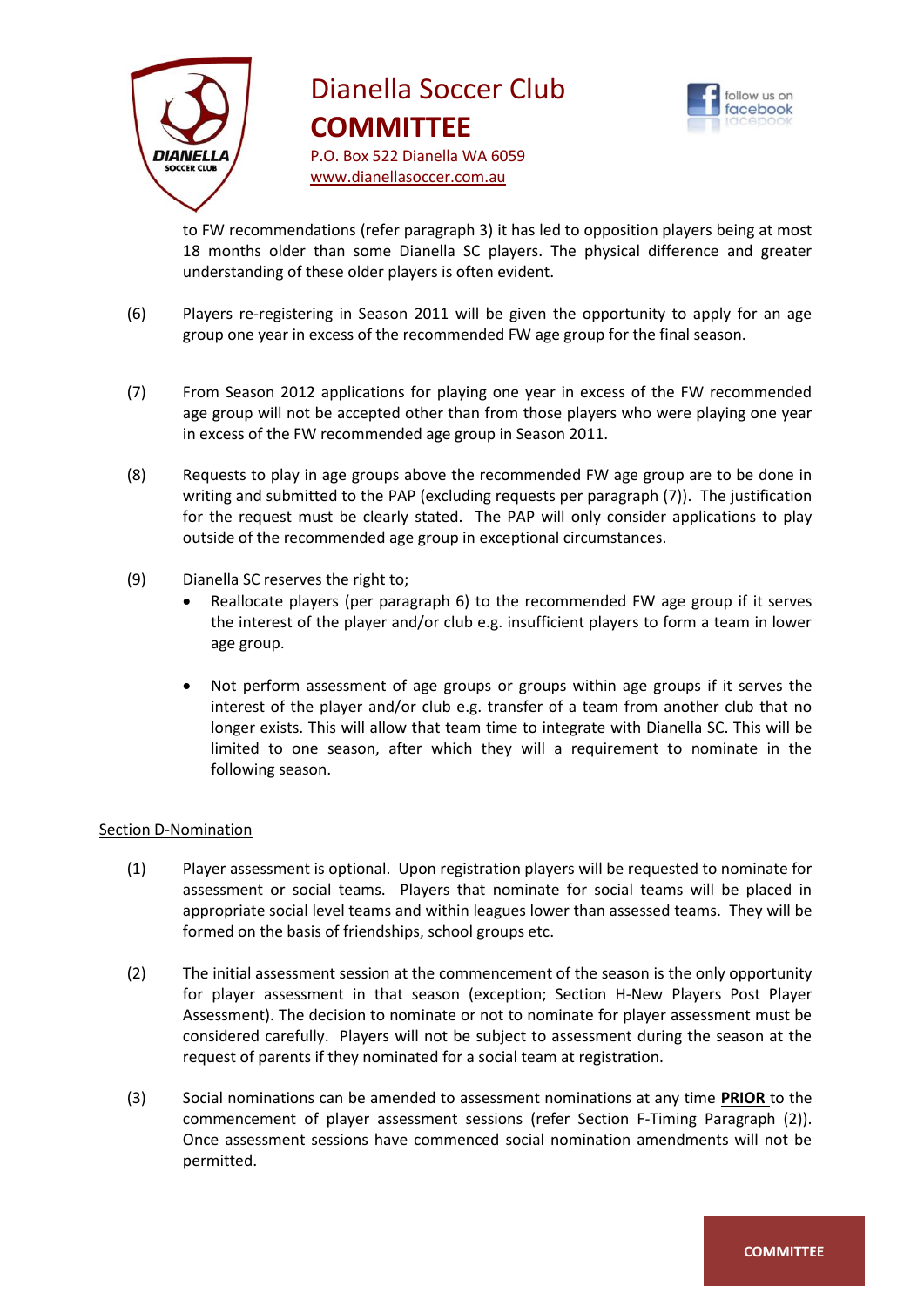



(4) Assessment nominations can be amended to social nominations at any time **PRIOR** to team list publication. Once team lists have been published amendments will not be permitted.

## Section E- Nominations and Team Formation

- (1) On completion of the registration process the PAP will separate nominations into (i) assessment and (ii) social.
- (2) Social nominations will be allocated into teams with requests to play with friends, school mates etc. adhered to as much as logistically possible.
- (3) Social teams will not participate in 1-2 assessment sessions (refer Section F-Timing paragraph (2)) and will commence training on the first scheduled training date with an assigned Coach.
- (4) Players that nominate for assessment will participate in the 2 assessment sessions (refer Section F-Timing paragraph (2)).
- (5) Assessment will be based on 4 key criteria;
	- a. Prior season assessment-Prior year Coach
	- b. Individual skill assessment-PAP
	- c. Team play assessment-PAP
- (6) The Manager-Small Sided Football, President and Vice President will co-ordinate with the PAP post assessment of players to determine final teams for publication.
- (7) Player assessment will not rank players or form teams based on ranked ranges. For example players 1-11 form Team 1 and players 12 -22 form Team 2.
- (8) The PAP will endeavour to form teams comprising players that demonstrate a predisposition to certain positions-i.e. goal keeper, defence, midfield, forward. The PAP will not form teams where all players demonstrate a high level of ability in only one position. For example all players show a high level of ability as defenders but lack ability as forwards or vice versa.
- (9) Players demonstrating a higher level of ability to certain positions than other players may find selves in a lower assessed teams.

*For example;*

- *(1) Player A may demonstrate greater ability as a forward than Player B*
- *(2) Player B may demonstrate greater ability as a defender than Player C*
- *(3) Player A may be allocated to Team 2 as Team 1 has already been allocated players demonstrating greater ability as a forward than Player A*
- *(4) Player B may be allocated to Team 1 as Player B has demonstrated greater ability as a defender than any other players*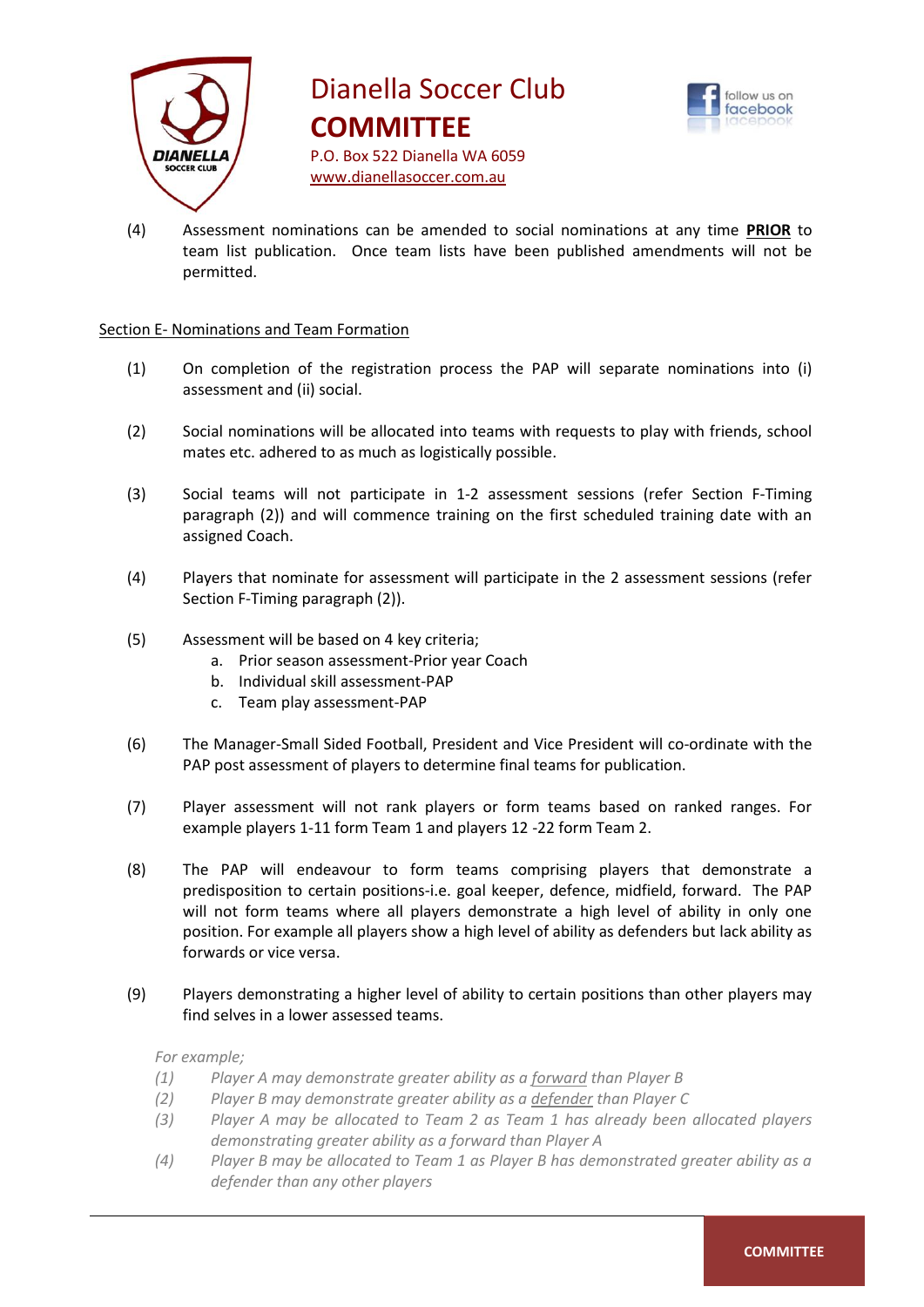



- (10) Whilst ensuring each team has been allocated players with the ability to play certain positions the Dianella SC committee still supports and recommends the rotating of positions as much as possible in Small Sided Football to promote player enjoyment and development.
- (11) The 2 assessment sessions will **NOT** be conducted in a trial type manner, with undue pressure placed on young players to perform. This does not align with Dianella SC objectives. These sessions need to be communicated to players as group training sessions (particularly younger ages).
- (12) The PAP aims to create a non pressure environment where players can enjoy group training, make new friendships enabling them to perform better, enjoy the experience and ease their transition into new teams. This will also help promote club harmony/support across the age group.
- (13) Parents placing undue pressure on players during these sessions will be asked to leave session by the Player Assessment Co-ordinator.
- (14) Upon completion of the player assessment process and team publication the PAP will only amend teams in exceptional circumstances. Team changes post publication of team lists are unfair for players who have been notified and have commenced training with their new team.
- (15) On completion of player assessment, players will not be permitted to apply for lower age groups (refer Section C-Age paragraph (5)-(7)). Player assessment would have been completed for all age groups and team lists would also be finalised and published therefore changes cannot made and further assessment will not be conducted.

# Section F-Timing

- (1) Player registration will be conducted in January and February of each season in accordance with the Dianella SC Constitution (Refer-Club Constitution, registration sub section).
- (2) Player assessment will be conducted at the commencement of each new season.
- (3) Player assessments sessions will be conducted over the first 1-2 training sessions of the season. These will be complete age group training sessions. Upon completion of player assessment and team publications, training will revert back to normal team training sessions with an assigned Coach.
- (4) The initial assessment sessions at the commencement of the season is the only opportunity for formal player assessment in that season (exception-Section H-New Players Post Player Assessment paragraph (1)). The decision to nominate or not to nominate for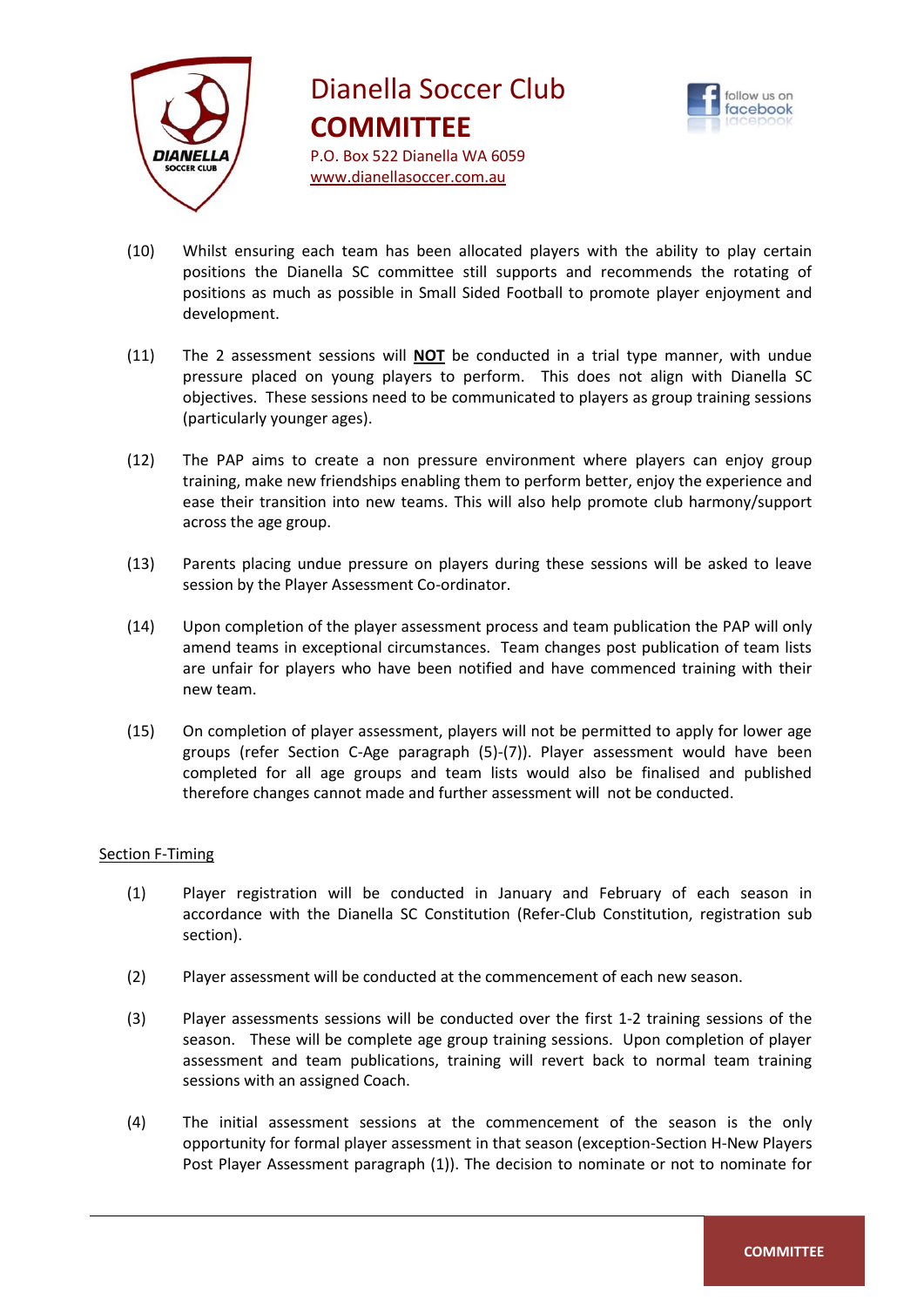



player assessment must be considered carefully. Players will not be subject to assessment during the season at the request of the parents if they nominated for a social team at registration.

## Section G-Team Sizes

- (1) In the event there are only sufficient players for a single team within an age group that team will not be subject to player assessment. The PAP will determine whether to place the team into an equivalent FW league or social level league based on the number of social/assessment nominations and an overall assessment of the team.
- (2) Teams sizes from under 8-under 11 will be established between minimum team sizes (as designated by the Dianella SC Committee) and maximum team sizes (as recommended by Football West (FW));
	- under 8 -10 players max. (minimum 8)
	- under 9 -10 players max. (minimum 8)
	- under 10 -12 players max (minimum 10)
	- under 11 -12 players max (minimum 10)

Minimum team sizes are designated by the Dianella SC Committee to ensure sufficient players to commence matches with at least one substitute.

Maximum team sizes are designated by FW to promote player participation, enjoyment and development. Team sizes in excess of the maximum do not provide players with sufficient match time.

- (3) The registrations sub section within the Dianella SC Constitution (Refer-Club Constitution, registration sub section) states that the number of registrations 'accepted' by the committee will be between a multiple of the minimum team size and a multiple of the maximum team size. For example for under 8;
	- 1 team = min. of 8 and max. of 10. (i.e.  $8-10$  players)
	- 2 teams = min. of 16 and max. of 20. (i.e. 16-20 players)
	- 3 teams = min. of 24 and max. of 30. (i.e. 24-30 players)
	- 4 teams = min. of 32 and max. of 40. (i.e. 32-40 players)

Dianella SC cannot accept registrations between these ranges as teams will not meet minimum team size or will exceed maximum team size. For example for under 8;

- 12 registrations=cannot meet 2 teams of 8, can form 1 team of 10 (2 players omitted).
- 23 registrations=cannot meet 3 teams of 8, can form 2 teams of 10 (3 players omitted)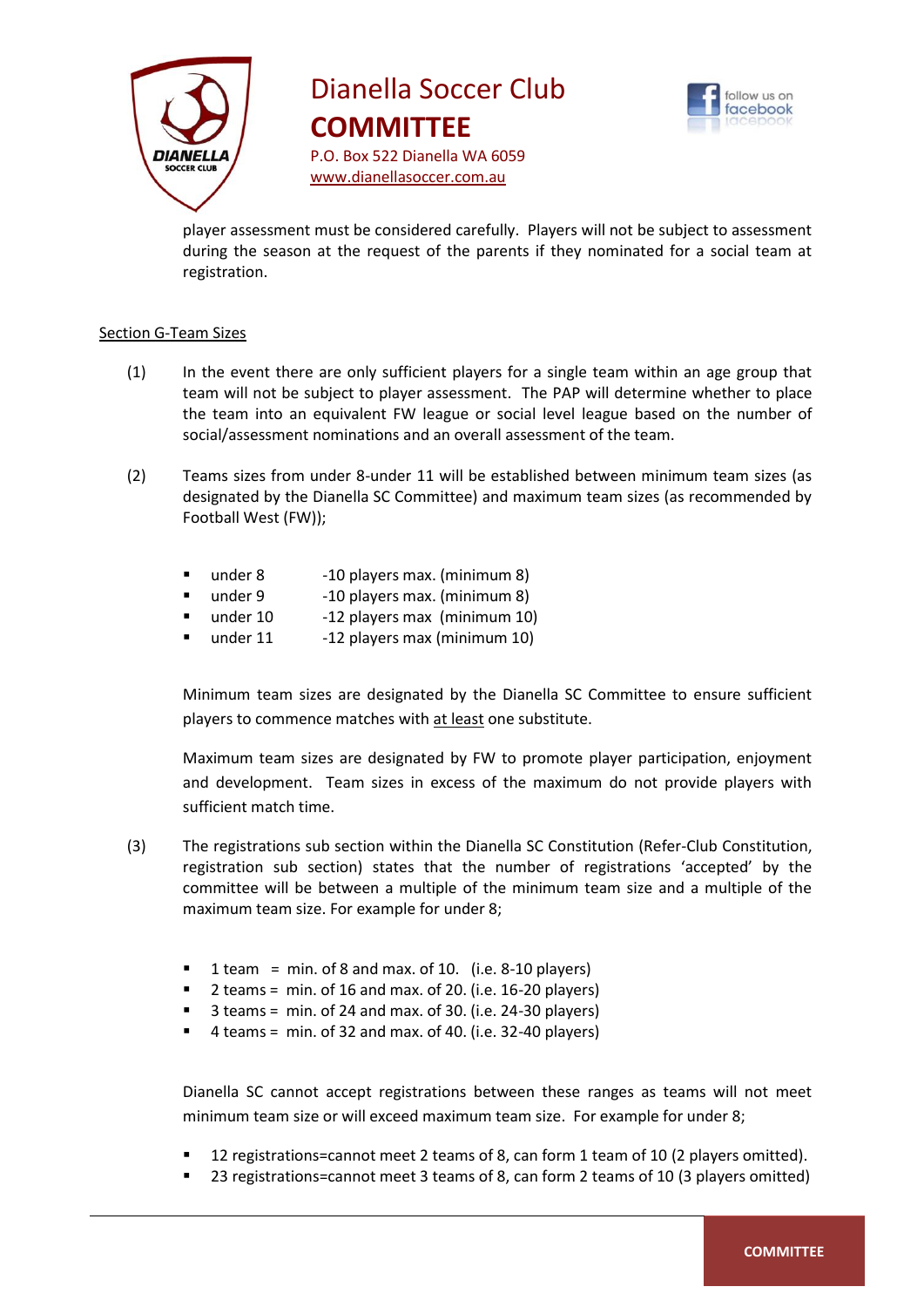



Therefore new registrations may not be approved to ensure total registrations fall within valid team size ranges. The non-approval of registration applications will be in accordance with the Dianella SC Constitution (Refer-Club Constitution, registration sub section).

- *Please note exception; existing players returning to the club will be guaranteed placement.*
- (4) In the event assessed and social nominations do not fit team sizes as (per paragraph 2) there may be some amalgamation of players who nominated for assessment and social teams.
- (5) The PAP will decide whether to place the amalgamated team into a social level league or an equivalent FW league based on the number of social/assessment nominations within that team and an overall assessment of the team. This will be done in the best interests of the players.
- (6) The size of assessed teams will be set by the PAP and consider the need to establish multiple teams. A team will not be set to the maximum size (e.g. under  $9 - 10$  players) if it is detrimental to the other teams within the age group i.e. it leaves other teams short of minimum required players.

# Section H-New Player Registration Post Player Assessment

- (1) Upon completion of player assessment team lists are posted and players notified of their team allocation. Therefore players registering post Player Assessment will only be allowed to apply for vacant team positions in the current season regardless of their skill level. This is to ensure;
	- o There is no disruption to teams that have been notified and/or commenced training.
	- $\circ$  Players already allocated to teams are provided the opportunity to be part of one team during the season and not subject to continual team changes/disruption.
- (2) Players nominating for social teams will be allocated directly to a social team should a vacant position exist. If a vacant position does not exist the registration will be rejected. Alternatively players can nominate for assessment.
- (3) Players nominating for assessment are required to complete 'in training assessment' with assessed teams.
- (4) Players will be requested to train with assessed teams with a vacant position, commencing with the highest assessed team. The Coach will make an assessment to determine if the player's ability is equal to, higher than, or lower than the team.